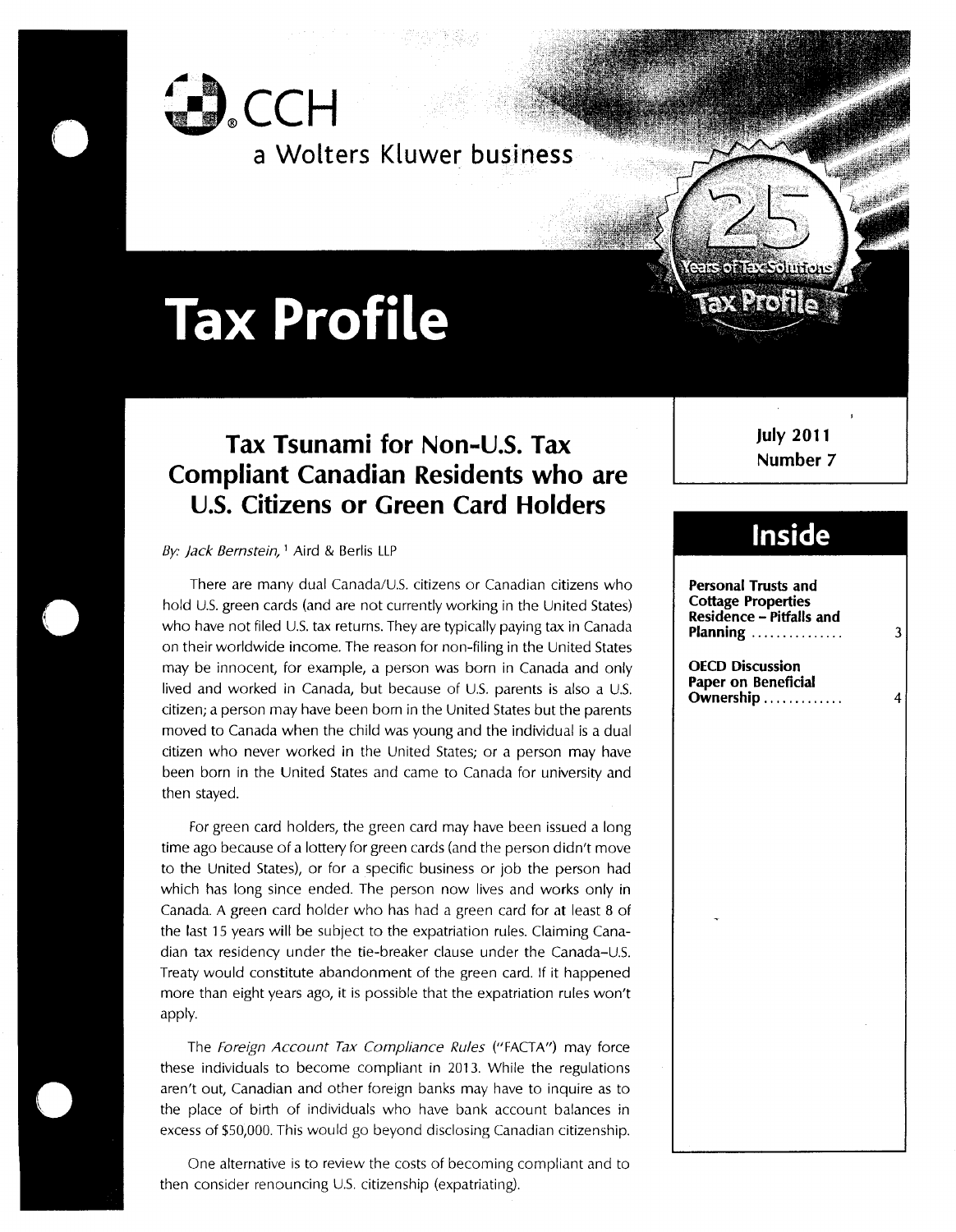The United States has a voluntary disclosure program as well as a special program for foreign investments that will expire this summer. The voluntary program requires that U.S. returns be filed from 2003 to present. Penalties under the normal voluntary disclosure program can be up to 75% of the taxes. Entering the program merely protects against criminal prosecution and doesn't reduce taxes and interest. In expatriating (below), some taxpayers have done a silent disclosure and merely filed five years of prior tax returns, taking the risk that additional penalties won't be levied.

In determining the exposure to U.S. taxes, consideration must be given not only to U.S. income tax but also to penalties for not reporting, including:

- Foreign Bank Account Report ("FBAR") the penalty for wilful non-reporting is forfeiture of 50% of the account balance computed annually.
- ¯ Specified Foreign Financial Assets having an aggregate value over \$50,000. This is a minimum penalty of \$10,000 for non-reporting. There is an additional penalty of 40% of undisclosed or undervalued foreign assets.
- ¯ Passive Foreign Investment Company ("PFIC") rules which require taxation of undistributed passive income and gains in foreign (non-U.S.) companies not controlled by a U.S. shareholder. Disclosure is now required of PFICs whether or not distributions have been made.
- ¯ Controlled Foreign Compensation ("CFC") rules which require paying tax on subpart F (passive income).
- A requirement to report property transferred to a non-U.S, trust and to report distributions from a non-U.S. trust. There is a 35% penalty for failure to report.
- U.S. gift tax may have applied to prior gifts to a non-U.S. citizen spouse (gifts in excess of \$134,000 a year) or to a child (gifts in excess of \$13,000 a year). Reporting is also required for gifts of \$100,000 or more received from non-residents.

Income will be calculated under U.S. rules when Form 1040 tax returns are prepared. Generally, this will result in the U.S. citizen resident in Canada paying tax on the higher of the Canadian and U.S. tax rates on all sources of income. There are differences in the deductions and exemptions which may be claimed in both countries. For example, a U.S. citizen resident in Canada may deduct a contribution to a Registered Retirement Savings Plan ("RRSP") benefit from a \$750,000 capital gains exemption on a sale of shares of a small business corporation and not pay any tax on the sale of a principal residence. The rules are different in the United States - no deduction would be permitted for the RRSP, deduction and the gains on the sale of shares of a small business corporation, or the gain over \$250,000 on a sale of a house, will be taxable in the United States.

In addition to filing U.S. tax returns and information returns (e.g., FBAR), a U.S. citizen or green card holder (long-term resident) expatriating (renouncing citizenship or abandoning the green card) will generally be deemed to dispose of all property at fair market value the day before ceasing to be taxable as a U.S. citizen or green card holder. Gains in excess of \$600,000 will be taxable. An election is available to defer tax on the property held at the time of expatriation. Interests in foreign non-grantor trusts, retirement benefits, and deferred compensation are exempt from the expatriation tax, but are generally taxable in the United States when distributions are subsequently made.

There are some important exceptions to the market-to-market deemed realization (the exit tax) on expatriation. The rules do not apply if a person is not a "covered expatriate". A person will not be a covered expatriate if the person was at birth a dual Canadian and U.S. citizen, or at the time of expatriation was a Canadian citizen taxed as a resident of Canada, and either (1) he or she was not a U.S. resident for more than 10 years during the period of 15 consecutive tax years ending with the year containing the expatriation date, or (2) he or she relinquished U.S. citizenship before reaching age 181/2 and has not been a U.S. resident for more than 10 taxable years of his or her lifetime.

The other exemption is for individuals who meet two criteria: (1) the individual's average annual net income tax was \$124,000 or less (adjusted for inflation - \$139,000 in, 2008) for the five taxable years preceding the year con- $\ell$ taining his or her expatriation date, and (2) his or her net worth is less than US\$2 million on that date.

To avoid being a covered expatriate the individual must certify compliance with U.S. tax laws for the prior five years. Proof may be required that U.S. 1040 tax returns and foreign reporting forms were filed for the five prior years.

A covered expatriate (an individual who doesn't meet the exemptions above) is liable for the exit tax, subject to the \$600,000 exclusion. The tax will apply to any gain on a principal residence. The tax applies to any assets of a foreign trust if the expatriating individual is treated as an owner under the grantor trust rules. Form 8854 must be signed and attached to Form 1040 or 1040NR. An election is available to defer tax on a deemed sale of a property. interest will be charged on the deferred tax. Tax is deferred until the asset is sold or the individual dies. Adequate security must be provided (including letters of credit). The individual would also give up any treaty rights which would otherwise exempt the gain from U.S. taxation.

If subject to the exit tax, the individual for U.S. tax purposes will have increased the tax cost of the asset to fair market value. Double tax results unless the tax cost of the issue is also increased for Canadian tax purposes. A tax election may be available under Article XIII(7) to deem assets to be disposed of for Canadian tax purposes as well. The tax rate in Canada on capital gains is approximately 23% (a credit would be available for the U.S. tax). There would be no taxable capital gain in Canada on a principal residence. The alternative is to elect to defer the exit tax in